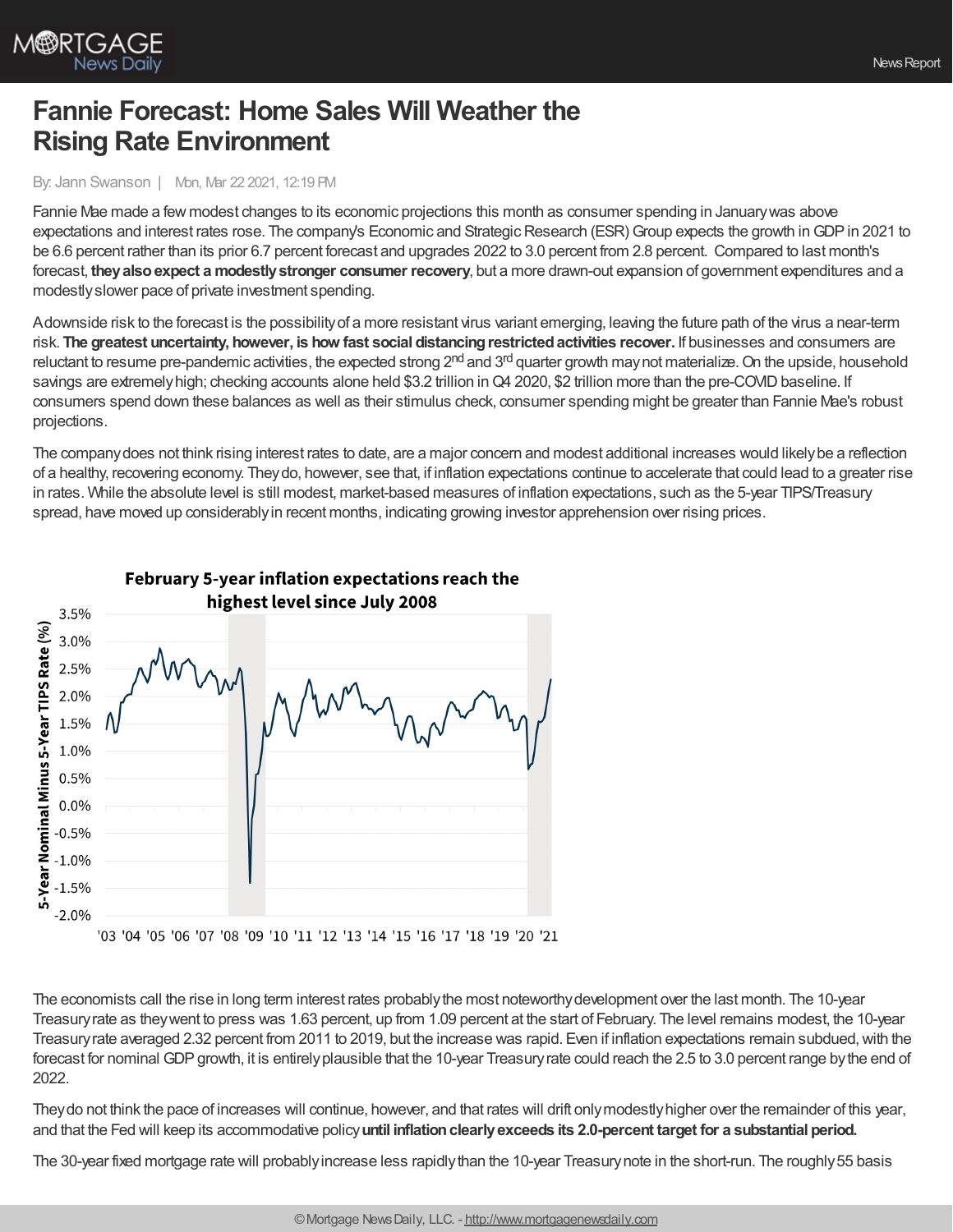

With a higher forecast for mortgage rates, Fannie Mae has modestly**loweredits homes sales forecast for 2021 froma 6.9 increase from 2020 last monthtoa 6.2 percent**, but stress that rates will not be the primarydriver of the slowdown.Rather itwill be due to waning timing effects of homebuyers' delaying or moving forward purchases due to COVID-19 and an extremelytight inventories limiting transactions. An ample number of homebuyers should be able to absorb modestlyhigher mortgage rates near term and so an upwardlydrifting rate will have onlya minimal impact on the sales. The downward revisions in the forecast for mortgage originations is more severe because refinancing activityis highlyrate sensitive. Total originations in 2021 have been changed to \$3.9 trillion from \$4.1 trillion and the 2022 projections have been downgraded from \$3.2 trillion to \$2.9 trillion.

However, if rates move up more aggressivelythan the baseline forecast, the economists invite a comparison with 2018, the last time rates underwent a period of significant increases. The 30-year mortgage rate rose a little more than 100 basis points in a 14-month period. On a quarterlybasis, total home sales fell byabout 8 percent peak-to-trough, despite employment and incomes continuing to expand. If something similar were to occur over the next year, there are reasons to believe that the drag on sales would be considerablysmaller.



First, "lock in" effect will be weaker. When rates hit 4.9 percent in late 2018, a seven year high, most potential repeat buyers had likely purchased homes or refinanced their notes at rates lower than the going market rate, creating a disincentive to move to a newhome. In contrast, even if mortgage rates todayrise to 4.0 percent thatwould still be a lower rate than prevailed over most of the past decade. Most homebuyers do not move within a year or two of purchasing or within a year of refinancing. Thus, the lock-in effect should be comparatively muted for the next couple of years if rates do not move beyond roughly4 percent.

Second, rates are still historicallylow, keeping mortgage payments comparativelyaffordable relative to income **andwell below the 2018 peak evenas home prices have rapidlyappreciated.** To reach the 2018 payment/income ratio today, the 30-year rate would have to be about 3.9 percent.

More homebuyers are likelyable to absorb higher payments.Given the high savings rate, credit card balances that have been paid down by \$118 billion over the past year, and stimulus payments, the potential buyer pool has lower back-end debt to income (DTI) ratios, stronger credit scores, and a greater abilityto make larger down payments compared to 2018.

The current limited supplyof homes for sale is likelyholding back transactions with manypotential buyers unable to find a suitable home or being outbid. Even if some buyers drop out of the market because of rising rates, there is probablyan ample "reserve" of buyers to fill their place in the near-term. Appreciation will likelysoften as bidding wars ease, but the effect on transactions would be limited. Additionally, homebuilders are currentlystruggling to keep up with demand, suggesting theywould continue a brisk construction pace even if traffic